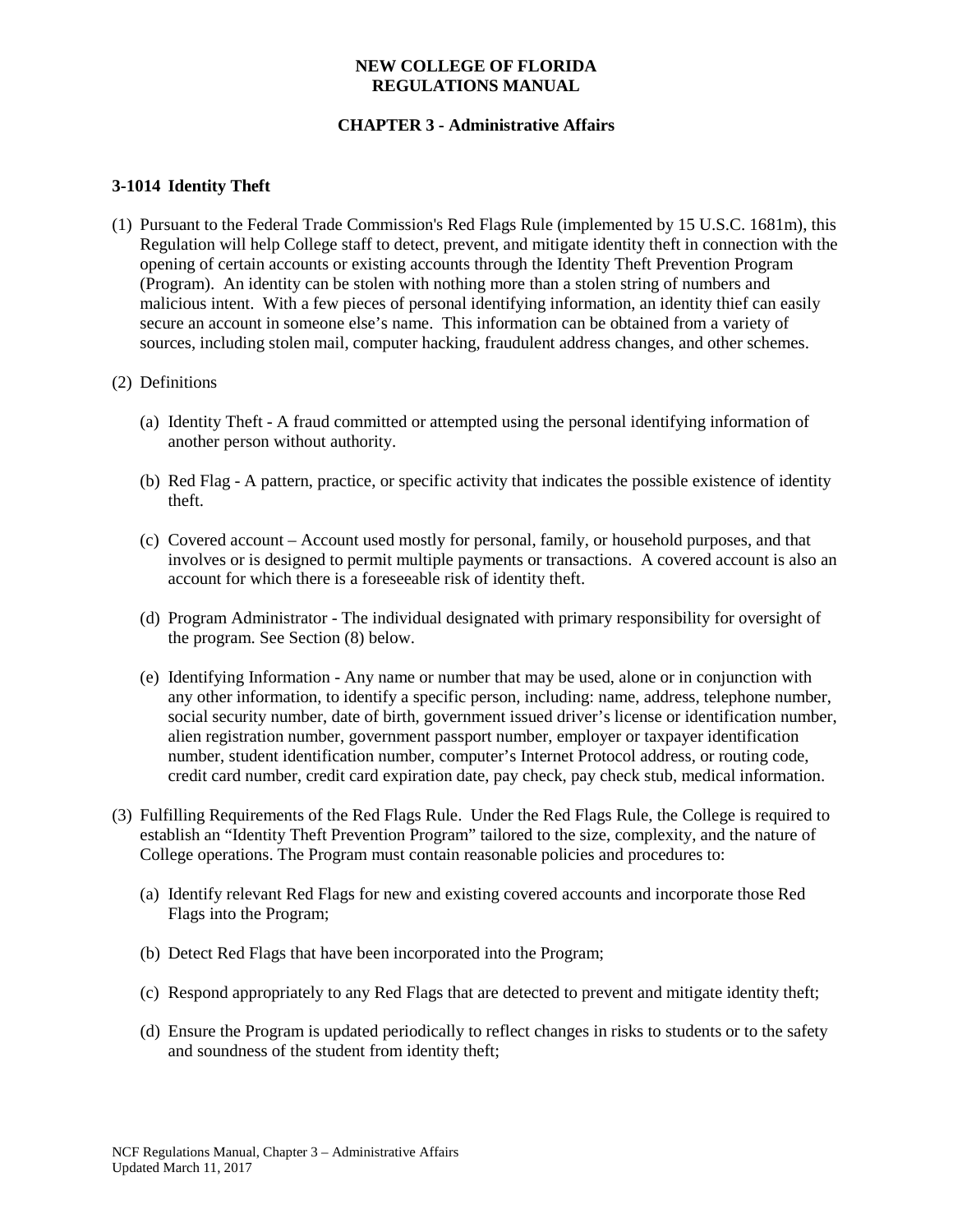- (4) Program Administration. The College must obtain approval of the initial written program by the governing body or an appropriate committee of the governing body. Annually, the designated administrator of the College's Program is to report to the governing body on the effectiveness of the program and compliance with the regulatory requirements.
- (5) Identifying Red Flags. In order to identify relevant Red Flags, the College considers the types of accounts that it offers and maintains, methods it provides to open its accounts, methods it provides to access its accounts, and its previous experiences with identity theft. The College has identified the following Red Flags in each of the five listed categories below.
	- (a) Notification, Alerts, and Warnings from Credit Reporting Agencies or Service Providers:
		- 1. Report of fraud or credit alert accompanying a credit report;
		- 2. Notice or report from a credit agency of a credit freeze on an applicant;
		- 3. Notice or report from a credit agency of an active duty alert for an applicant;
		- 4. Receipt of a notice of address discrepancy in response to a credit report request; and
		- 5. Indication from a credit report of activity that is inconsistent with an applicant's usual pattern or activity.
	- (b) Presentation of Suspicious Documents:
		- 1. Identification document or card that appears to be forged, altered, or inauthentic;
		- 2. Identification document or card on which a person's photograph or physical description is not consistent with the appearance of the person presenting the document for identification;
		- 3. Other information on the identification document is not consistent with existing student information on account with New College; and
		- 4. An application for service that appears to have been altered or forged or gives the appearance of having been destroyed and reassembled.
	- (c) Presentation of Suspicious Personal Identifying Information:
		- 1. Identifying information presented that is inconsistent with other information the person provides (ie. inconsistent birth dates);
		- 2. Identifying information presented that is inconsistent with other sources of information used by or on the College's records (ie. an address not matching an address on a loan application);
		- 3. Identifying information presented that is the same as information shown on other applications that were found to be fraudulent;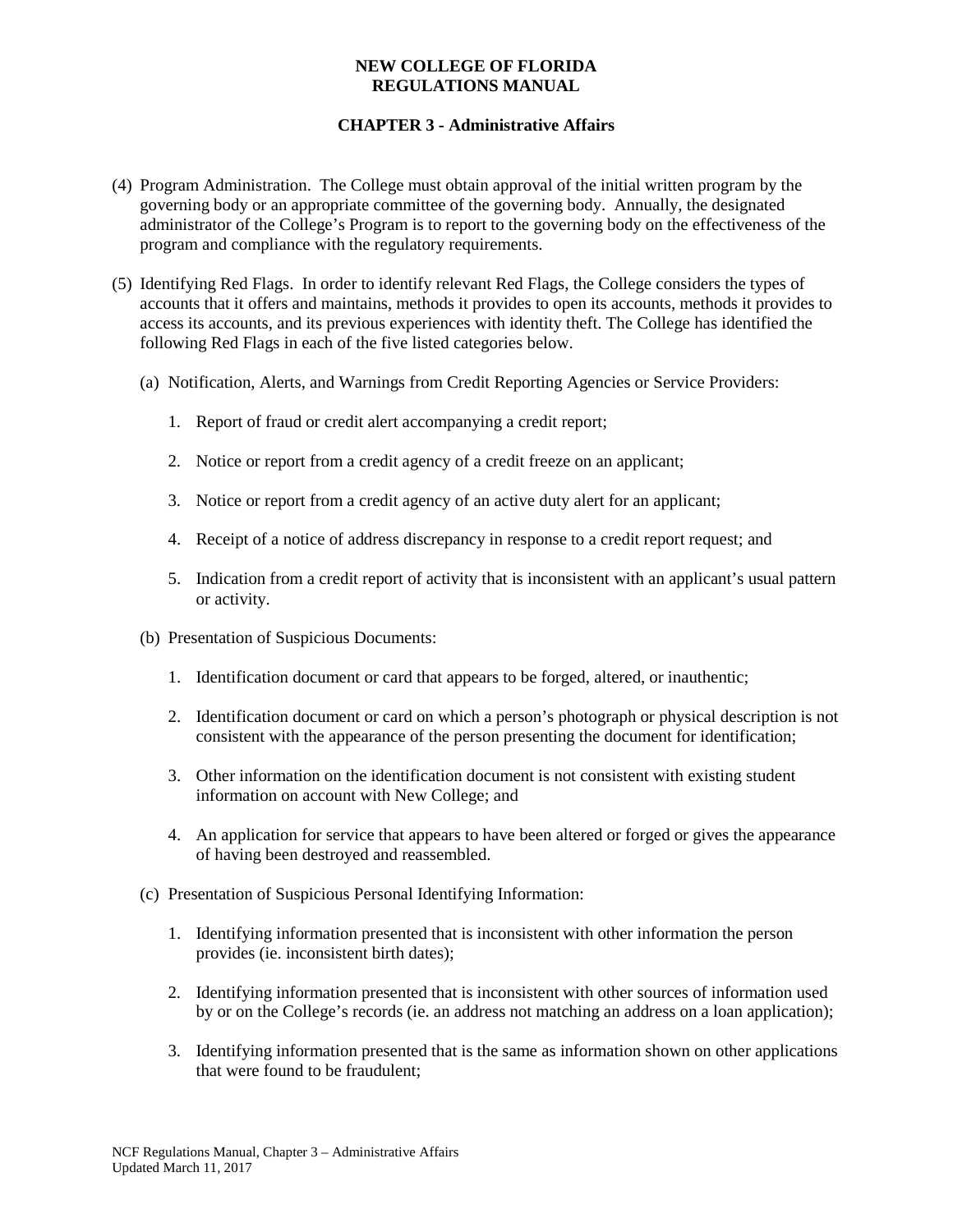- 4. Identifying information presented that is consistent with fraudulent activity (ie. an invalid phone number or fictitious billing address);
- 5. Social security number presented that is the same as one given by another person;
- 6. An address or phone number presented that is the same as that of another person;
- 7. A person fails to provide complete personal identifying information on an application when reminded to do so; and
- 8. A person's identifying information is not consistent with the information that is on file for the student.
- (d) Suspicious Covered Account Activity or Unusual Use of a Covered Account:
	- 1. Change of address for an account followed by a request to change the person's name, or for a replacement ID Card;
	- 2. Payments stop on an otherwise consistently up-to-date account;
	- 3. Account used in a way that is not consistent with prior use on the account;
	- 4. Mail sent to the person is repeatedly returned as undeliverable, although transactions continue to be conducted in connection with the account;
	- 5. Suspicious address changes are submitted;
	- 6. Notice to the College that a person is not receiving mail sent by the College;
	- 7. Notice to the College that an account has unauthorized activity;
	- 8. Breach in the College's computer system security;
	- 9. Unauthorized access to or use of student account information; and
	- 10. An account that has been inactive for a reasonably lengthy period of time is used.
- (e) Alerts from Others Persons, Victims, Law Enforcement Authorities: Notice to the College from an Identity Theft victim, law enforcement, or other person that the College has opened or is maintaining a fraudulent account for a person engaged in identity theft.
- (6) Detecting Red Flags
	- (a) Student Enrollment. In order to detect any of the Red Flags identified above associated with the enrollment of a student, College personnel will take the following steps to obtain and verify the identity of the person opening the account: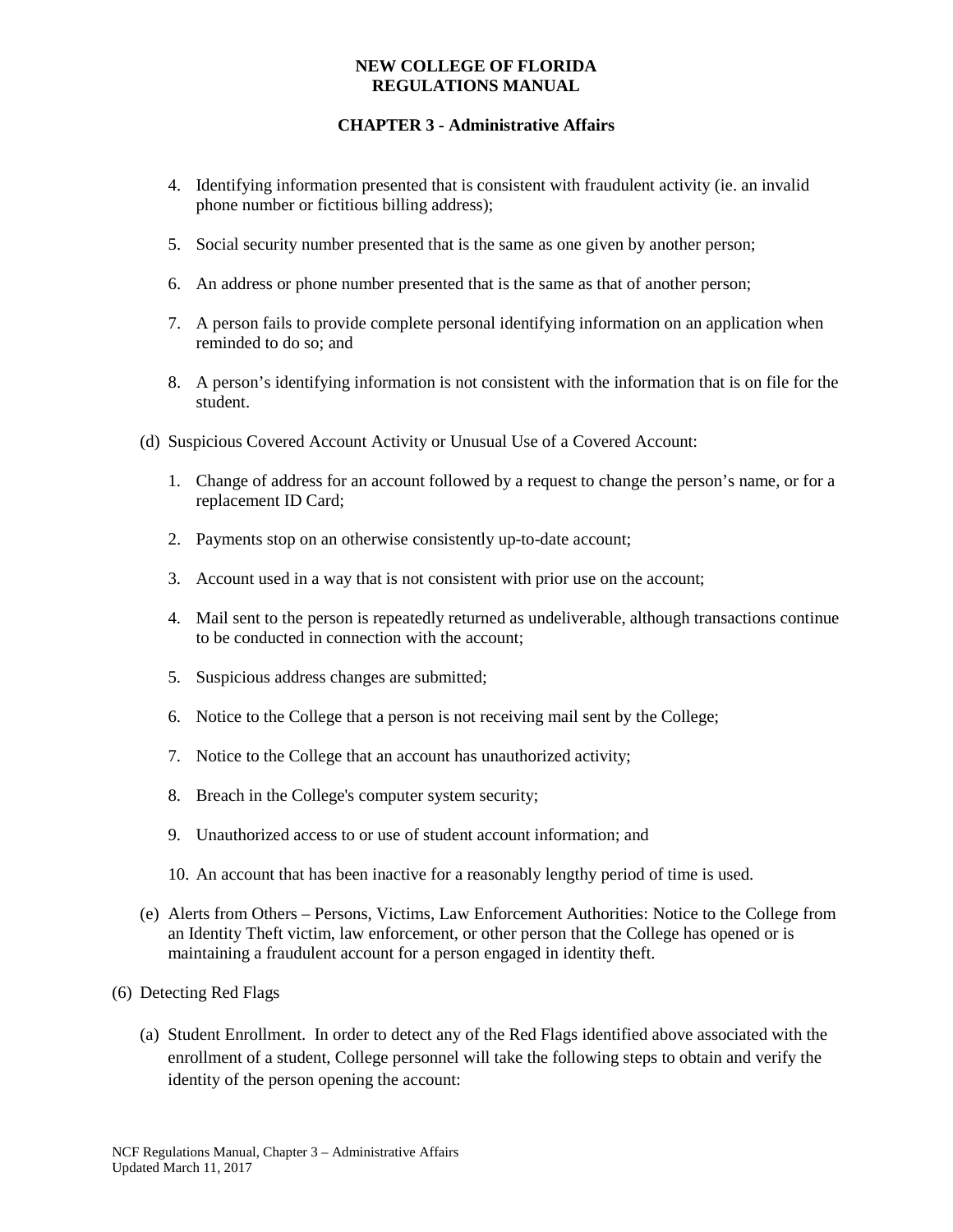- 1. Require certain identifying information such as name, date of birth, academic records, home address, or other identification and
- 2. Verify the student's identity at time of issuance of student identification card (review of nonexpired driver's license or other government-issued photo identification). The identification should be scrutinized to verify that it has not been altered or forged.
- (b) Existing Accounts. In order to detect any of the Red Flags identified above for an existing Covered Account, College personnel will take the following steps to monitor transactions on an account:
	- 1. Verify the identification of students if they request information (in person, via telephone, via facsimile, via email) by ensuring that the information given is consistent with other information on file at the College;
	- 2. Verify that the picture on the identification provided matches the appearance of the person presenting the identification (includes accepting in-person address changes);
	- 3. Verify the validity of requests to change billing addresses by mail and provide the person a reasonable means of promptly reporting incorrect billing address changes;
	- 4. Verify that request for information updates have not been altered or forged or that the paperwork gives the appearance of having been destroyed and reassembled;
	- 5. Notify the Program Administrator immediately if the College is notified by a victim of identity theft, a law enforcement agency, or any other person that it has opened, discovered, or manipulated a fraudulent account for a person engaged in identity theft; and
	- 6. Ensure that persons who call are not given information on an account if they cannot provide the NCF ID number and name. Be cautious about callers who attempt to get financial information without providing any substantive knowledge about the account.
- (c) Consumer ("Credit") Report Requests. In order to detect any of the Red Flags identified above for an employment or volunteer position for which a credit or background report is sought, College personnel will take the following steps to assist in identifying address discrepancies:
	- 1. Require written verification from any applicant that the address provided by the applicant is accurate at the time the request for background or credit report is made; and
	- 2. In the event that notice of an address discrepancy is received, verify that the background or credit report pertains to the applicant for whom the requested report was made and report to the consumer reporting agency an address for the applicant that the College has reasonably confirmed is accurate.
- (7) Preventing and Mitigating Identity Theft. In the event College personnel detect any identified Red Flags, such personnel shall take one or more of the following steps, depending on the degree of risk posed by the Red Flag.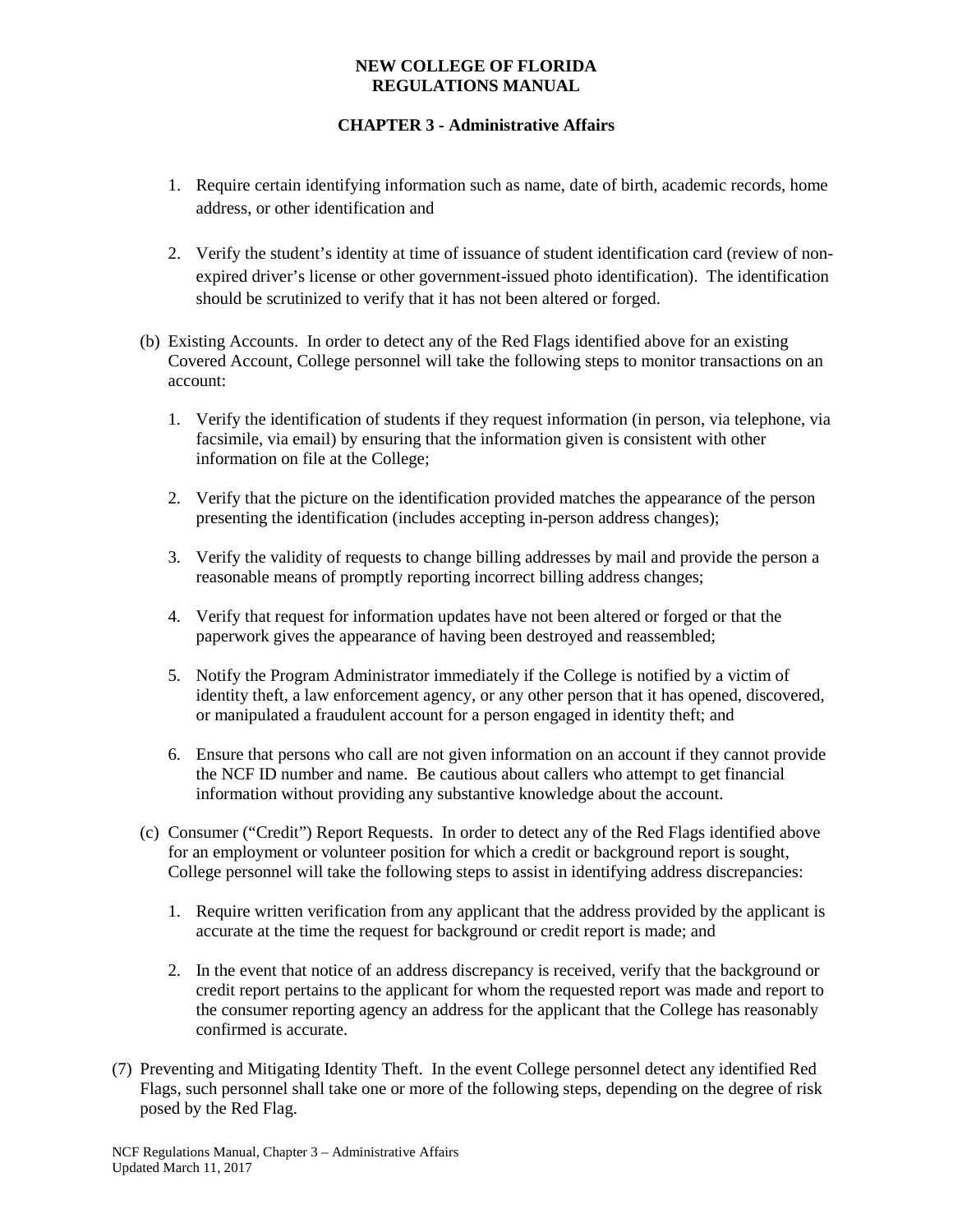- (a) Prevention and Mitigation Protocols
	- 1. Continue to monitor a Covered Account for evidence of Identity Theft.
	- 2. Contact the student or applicant.
	- 3. Change any passwords or other security devices that permit access to Covered Accounts.
	- 4. Refuse to open a new Covered Account.
	- 5. Provide the student with a new student identification number.
	- 6. Notify the Program Administrator for determination of the appropriate step(s) to take.
	- 7. Program Administrator will notify law enforcement, if appropriate.
	- 8. Program Administrator will file or assist in filing a police report.
	- 9. Program Administrator will determine that no response is warranted under the particular circumstances and will communicate that decision to the appropriate party.
- (b) Once a potentially fraudulent activity is detected, an employee must act quickly as a rapid and appropriate response can protect persons and the College from damages and loss. The employee should gather all related documents and write a description of the situation, present the information to the designated authority for determination if fraud was committed.
- (c) The designated authority will complete additional authentication to determine whether the attempted transaction was fraudulent or authenticated. If fraudulent, the transaction will be cancelled, law enforcement will be notified and cooperated with, the extent of liability to the College will be determined and notification to the affected person will be made of the fraudulent activity.
- (d) Protecting Student Identifying Information. In order to further prevent the likelihood of identity theft occurring with respect to Covered Accounts, the College will take the following steps with respect to its internal operating procedures to protect student identifying information:
	- 1. Make every effort to secure student information during times when their desk/office is unattended.
	- 2. Do not leave documents or computer terminals with sensitive information (names, ID#'s, addresses, etc.) in plain view.
	- 3. Ensure that its website is secure or provide clear notice that the website is not secure.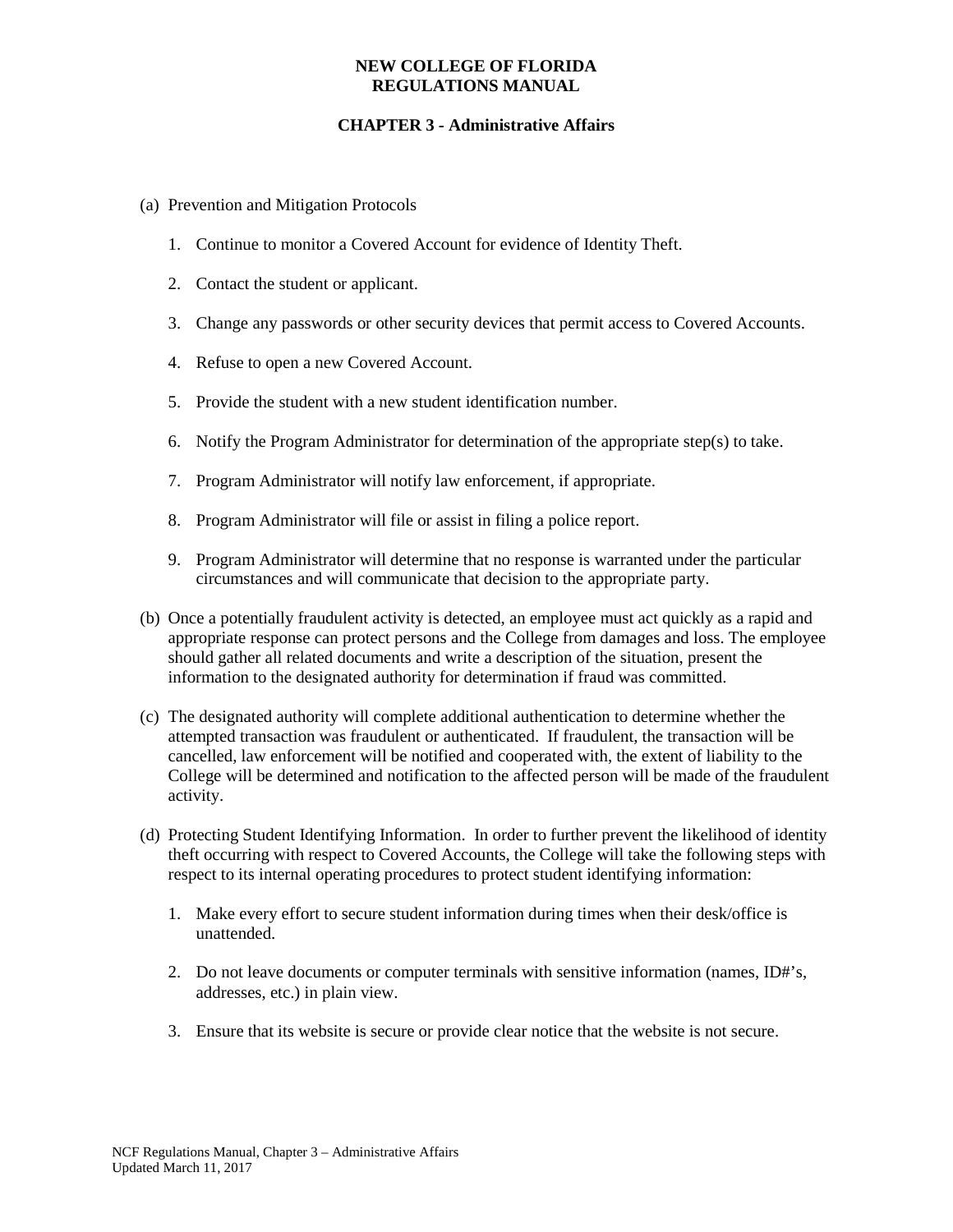- 4. Ensure complete and secure destruction of paper documents and computer files containing student account information when a decision has been made to no longer maintain such information.
- 5. Ensure that office computers with access to Covered Account information are password protected.
- 6. Ensure the alarm, where available, is set upon leaving the office for the day.
- 7. Avoid use of social security numbers.
- 8. Ensure computer virus protection is up to date.
- 9. Require and keep only the kinds of student information that are necessary for College purposes.
- (8) Program Administration
	- (a) Oversight. Responsibility for developing, implementing and updating this Program lies with an Identity Theft Committee. The Committee, appointed by the Vice President for Finance and Administration, is comprised of individuals that routinely deal with employee and student records and business transactions and is headed by the Program Administrator, also appointed by the Vice President. The Program Administrator is responsible for ensuring appropriate training of College staff on the Program, for reviewing any staff reports regarding the detection of Red Flags and the steps for preventing and mitigating identity theft, determining which steps of prevention and mitigation should be taken in particular circumstances and considering periodic changes to the Program.
	- (b) Staff Training and Reports
		- 1. College staff responsible for implementing the Program shall be trained either by or under the direction of the Program Administrator in the detection of Red Flags and the responsive steps to be taken when a Red Flag is detected. College staff shall be trained, as necessary, to effectively implement the Program. College employees are expected to notify the Program Administrator once they become aware of an incident of identity theft or of the College's failure to comply with this Program.
		- 2. At least annually or as otherwise requested by the President or his/her designee, the Program Administrator shall report to the President or his/her designee on compliance with this Program. The report should address such issues as effectiveness of the policies and procedures in addressing the risk of identity theft in connection with the opening and maintenance of Covered Accounts, service provider arrangements, significant incidents involving identity theft and management's response, and recommendations for changes to the Program.
	- (c) Service Provider Arrangements. In the event the College engages a service provider to perform an activity in connection with one or more Covered Accounts, the College will take the following